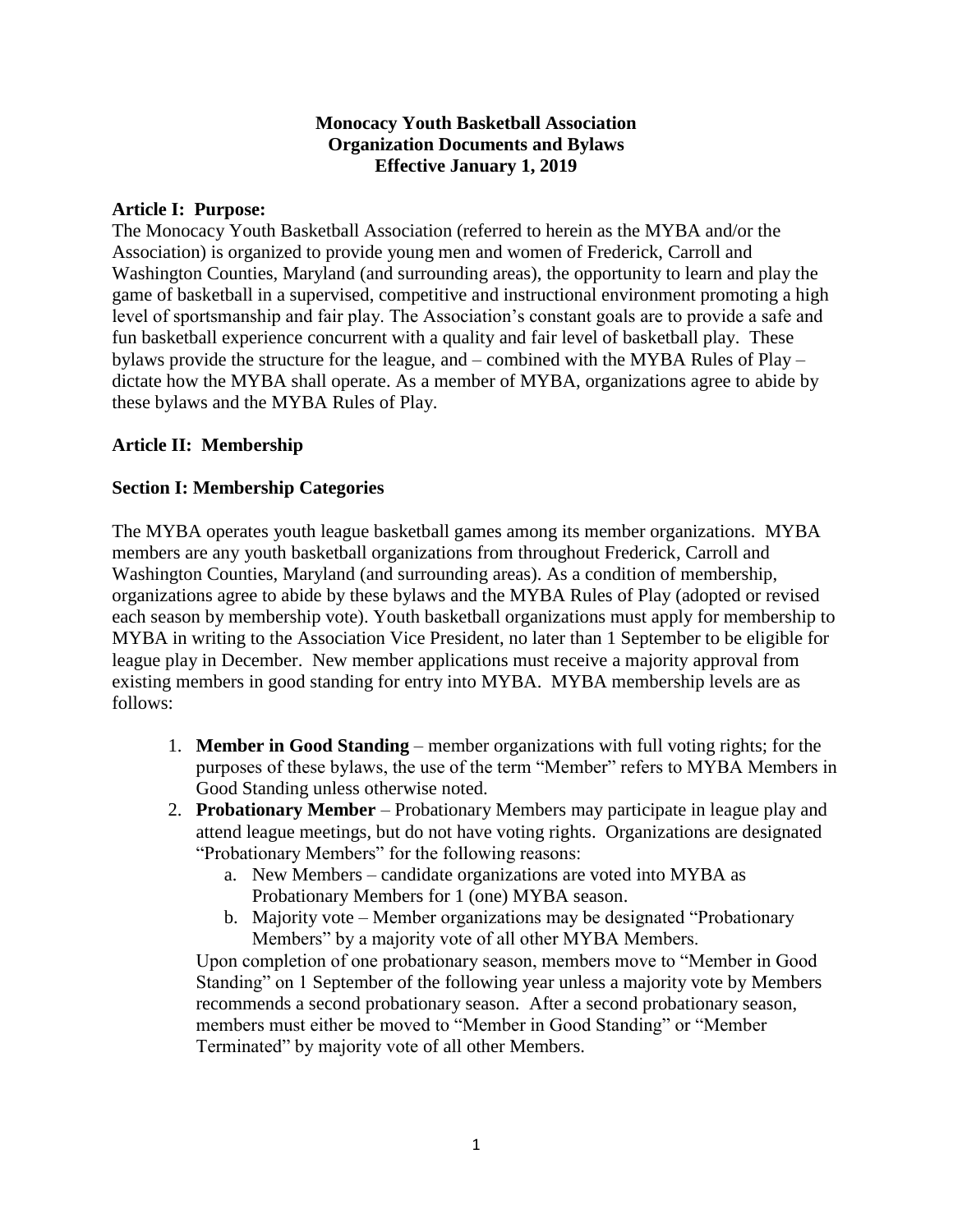3. **Member Terminated** – member organizations that have had MYBA membership revoked. Only a majority vote of all other Members can revoke an MYBA membership (after at least 1 year as Probationary Member).

MYBA membership is a privilege that should be taken seriously by all participants. Members are expected to adhere to all financial, conduct and administrative responsibilities as set forth in these Bylaws and the MYBA Rules of Play. Failure to meet expectations or obligations will result in probation and/or termination of membership.

# **Section II: Member Voting Rights**

Each Member or their designated representative shall have 1 (one) vote to cast for Association Decisions. Association Decisions require a vote and must obtain a majority "yea" to pass. No votes for Association Decisions may happen unless a quorum of Members – defined as a majority of "Members in Good Standing" – are present at a meeting, or provide their vote by proxy to the MYBA Executive Board. Proxy voting may happen by any medium, electronic or otherwise, as long as the intent can be shared with other Members as proof if necessary.

Association Decisions are defined as follows:

- 1. All actions that requires a contractual agreement be entered by the Association
- 2. All actions that results in the Association expending or receiving funds, goods or services not covered by an existing and approved contract or arrangement
- 3. All rule and by law changes
- 4. All actions related to Membership status, unless otherwise noted in Article II, Section I of this document
- 5. Removal of Association officers prior to term expiration
- 6. Any action that could give the appearance that the Association is taking a political or social stand on any issue, or advocates for a particular position related to state or local budget or political issues

Any decision required that does not fall into the classification of an Association Decision shall be made by the Executive Board, majority vote. Executive Board decisions can be overruled by Member majority vote.

# **Section III: Meetings**

The Association shall conduct a General Meeting prior to the start of each season for the purpose of voting on officers for the upcoming season (as applicable), reviewing and/or ratifying the MYBA Bylaws and Rules of Play and organizing activities for the upcoming season. The Association shall conduct a General Meeting at the end of each season for the purposes of reviewing the past season, closing out financial obligations of the past season and discussing any issues related to the upcoming season. Other meetings may be called from time to time by the Association President (or designee) as required by the Association. Notice of the place, date, and time of an Association meeting shall be given in writing to each Member not less than three days prior to the meeting by electronic medium. Meetings are open to all parents and coaches, but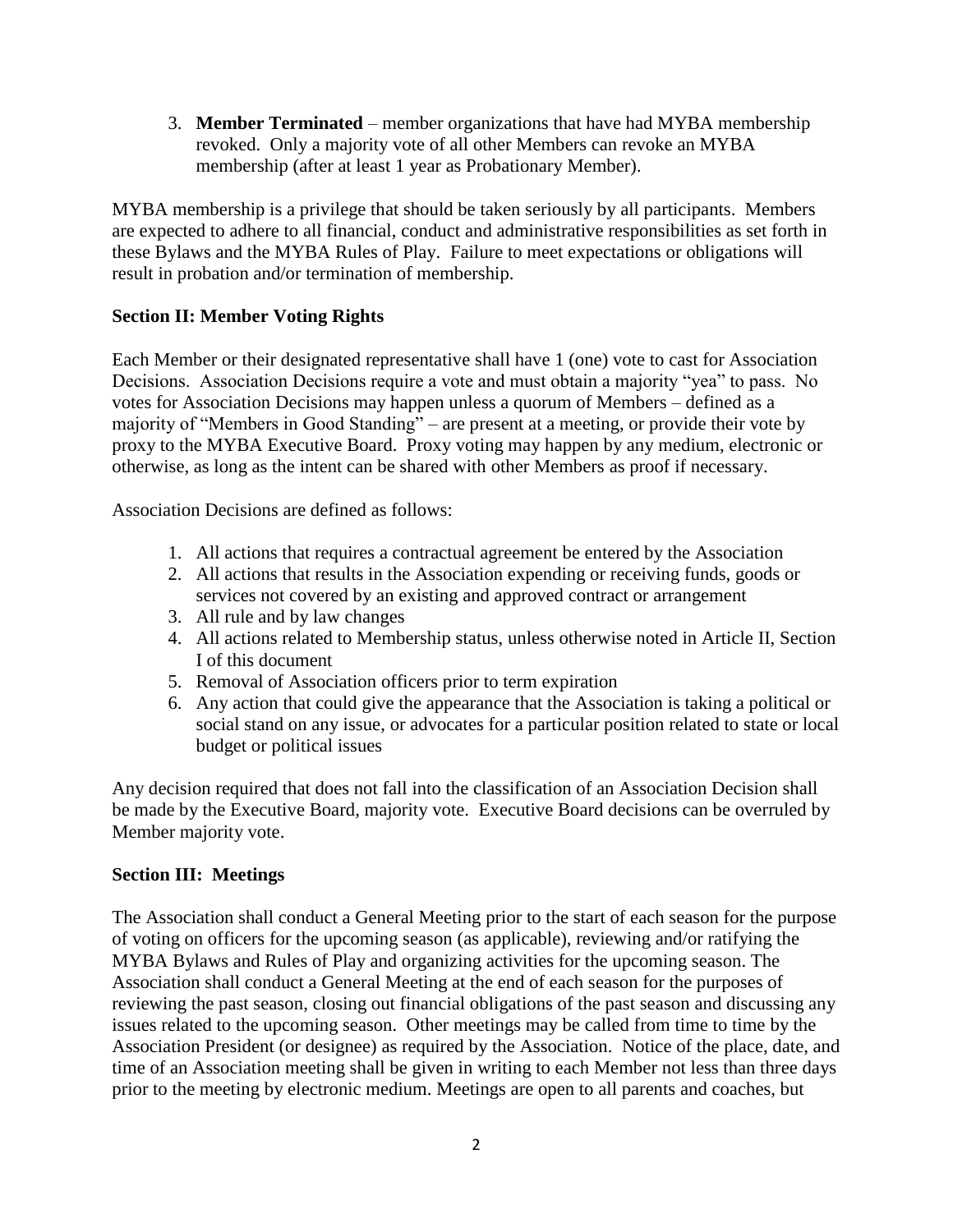each Member shall only have 1 (one) vote. Association meetings shall be chaired by the MYBA President or designee and conducted using Roberts' Rules of Order.

# **Article II: Executive Board**

The Association Executive Board (hereafter referred to as "officers") shall be selected from Member organizations and shall include a Recording Secretary, a Treasurer, a Vice President, and a President. The Recording Secretary, Treasurer, and Vice President shall each serve a oneyear term beginning with the General Meeting prior to each season. The President shall serve a 2-year term beginning with the General Meeting prior to of each season. A President may only serve 2 consecutive terms. Elections for the Executive Board shall be held annually at the General Meeting prior to the upcoming season. Any person is eligible for nomination to the Executive Board as long as he/she is affiliated with an organization that is a Member in Good Standing. Election of the officers shall be by majority vote of the Members in Good Standing. The President can call a meeting of the Executive Board at any time deemed necessary.

# **Section I: Duties of the Officers:**

- **A. Recording Secretary** shall be responsible for reporting the minutes of the meetings and for organizing communication between the Association and the Members. The Recording Secretary is the Chair of the Public Relations and Communication Committee.
- **B. Treasurer** shall be responsible for maintaining and accounting for the funds of the Association, determining financial assessments for the approval of the Members and for reporting to the Members the financial condition of the Association. The Treasurer shall be the Chair of the Finance Committee.
- **C. Vice President** shall assist the President in all duties delegated and act as President if the President is unavailable. The Vice President is Chair of the Rules and Ethics Committee.
- **D. President** shall be responsible for the overall direction and management of the Association subject to these Bylaws and the MYBA Rules of Play. The President shall call Association meetings, set meeting agendas and preside over meetings unless delegated to the Vice President. In consultation with the other Association officers, the President shall coordinate decisions with the Executive Board for issues not specifically covered under "Association Decisions".

# **Article III: Committees**

# **Section I: Standing Committees**

The Association shall establish standing committees to execute tasks related to the organization and function of league play. The following standing committees shall be created each season at the General Meeting prior to season start. Membership on these committees is open to all volunteers across Member organizations.

1. **Scheduling and Competition** – shall handle all aspects of collecting team, coach and player information and create and maintain the league play schedule; issue weather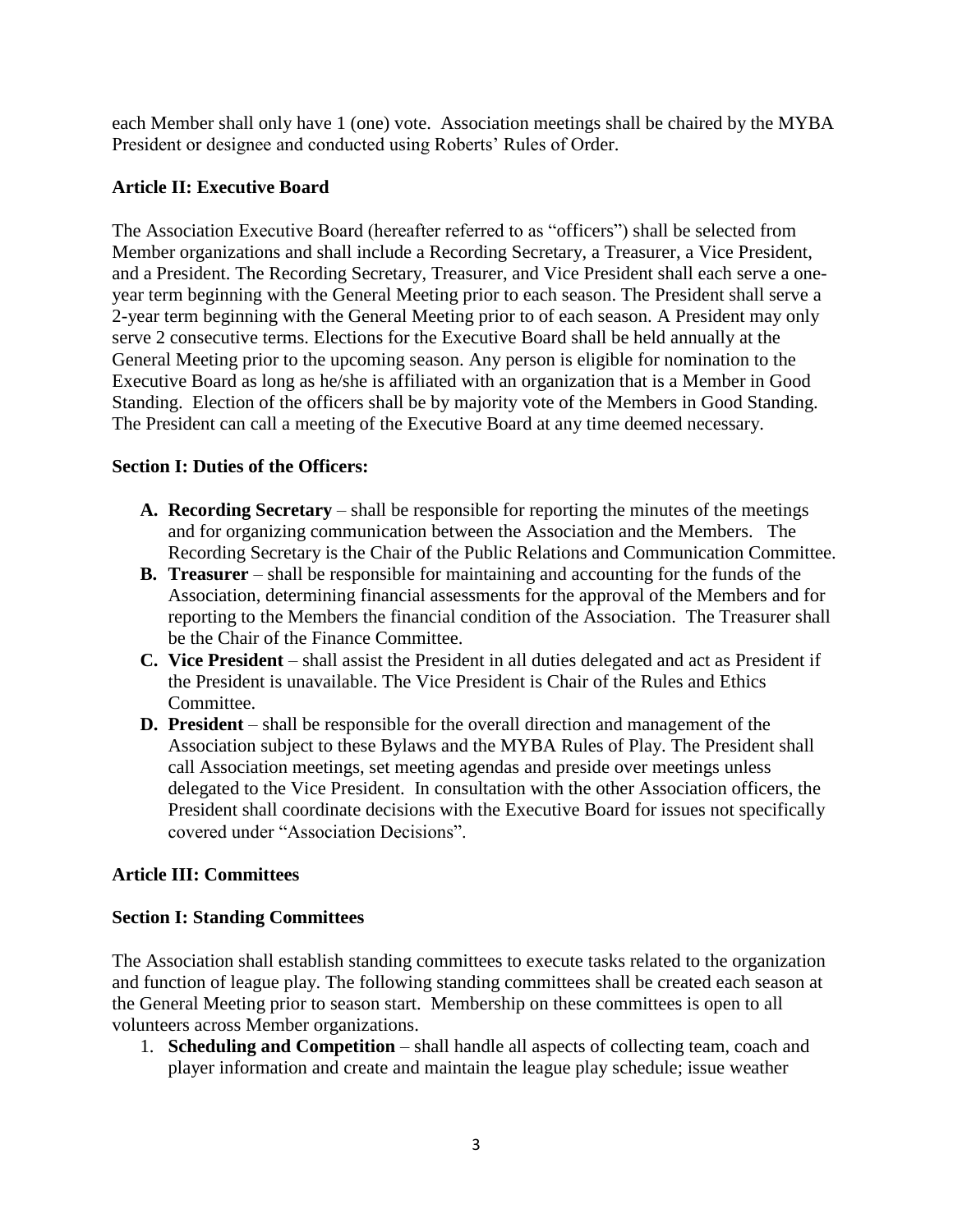cancellations; create tournament brackets with input from Members as necessary. The Scheduling and Competition Chair shall be appointed by the Executive Board.

- 2. **Rules and Ethics** shall review sportsmanship and behavior issues of players, coaches, parents and officials and determine disciplinary actions for all Association and Member individuals; interpret rules; review new member requests; review eligibility and eligibility waivers and protests; develop and conduct pre-season coaches training; interface with officials and officials organizations as necessary. The Rules and Ethics Committee shall be chaired by the Association Vice President. All disciplinary actions of the Rules and Ethics committee are final.
- 3. **Finance** shall manage Association finances, assess fees, and maintain proper Association accounting and report financial status to the league. Conduct year-end financial assessments and report debts and credits to Members. The Finance Committee shall be chaired by the Treasurer.
- 4. **Public Relations and Communication** shall manage league documents, website, social media; update scores online. The Public Relations and Communication Committee shall be chaired by the Recording Secretary.

# **Section II: Ad Hoc Committees**

The Executive Board may stand up ad hoc committees at any time for a specifically defined purpose. Ad hoc committees shall be comprised of a chair and membership, and shall have a written charter describing the purpose and life cycle of the committee. Ad hoc committees may transition to a standing committee by majority Member vote.

# **Article IV: Member Responsibilities**

# **Section I: General Membership Responsibilities**

Members shall appoint or elect a responsible individual to represent their interests. That person is to be known as the "Area Coordinator" for the Member. Members shall ensure teams are generally representative of their neighborhood and/or school district. Any player from any area is free to play on any team so long as the goal of league parity is not diminished. "Recruiting" players from another area with the intent of increasing the competitiveness of a team or organization at the expense of another is prohibited and can be protested to the Rules and Ethics committee. Members agree to accept players and form their teams without consideration of race, color, religion, gender, sexual orientation, nationality, familial status, or disability.

Area Coordinators (or their designee) shall:

- A. Attend MYBA meetings
- B. Organize player registrations within their organization
- C. Organize their respective teams, assign coaches and assistant coaches and submit information to the Association adhering to timelines determined by the Scheduling and Competition Committee
- D. Provide appropriate training and resources for coaches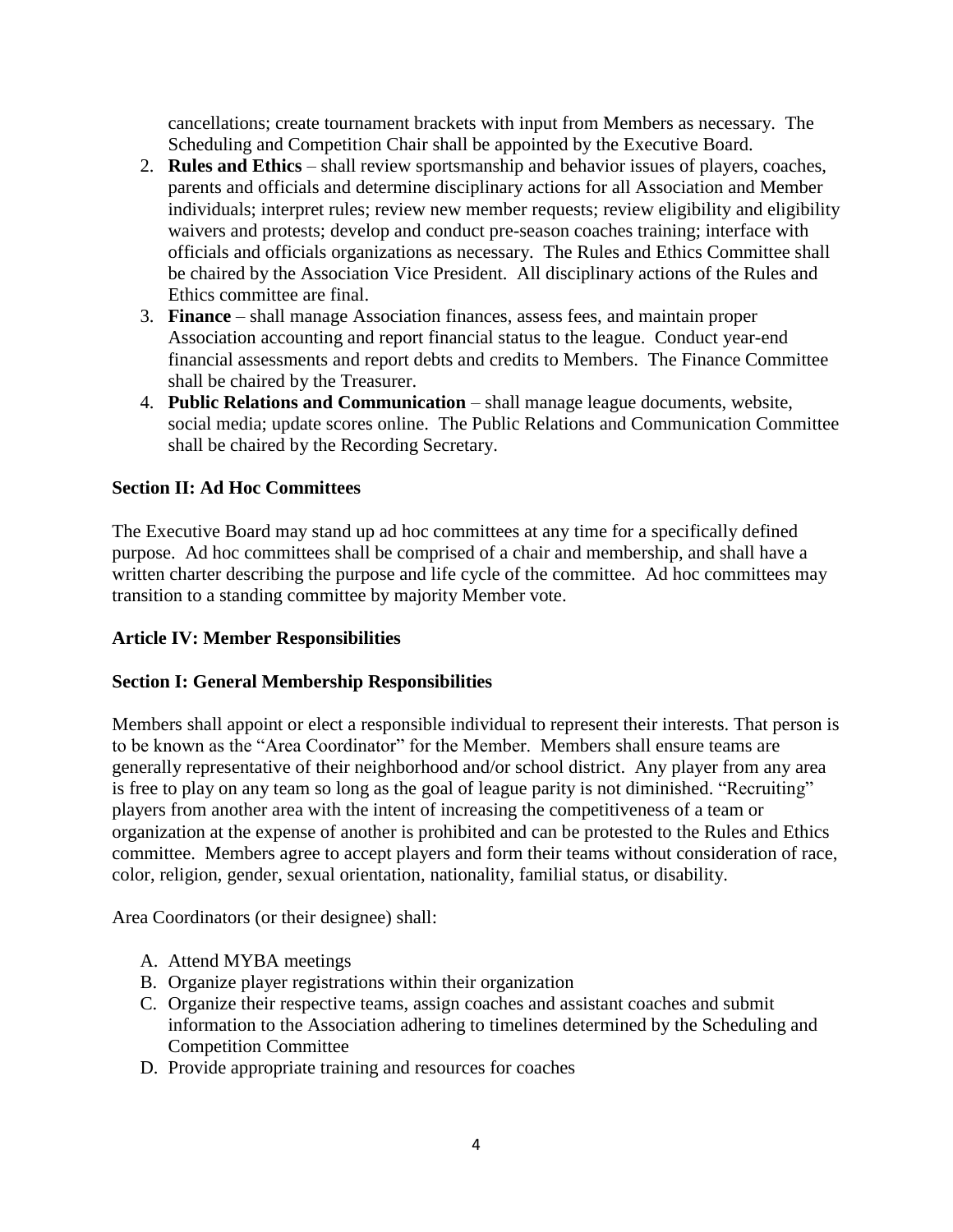- E. Provide for the uniform and equipment needs of their players that adhere to Association Bylaws, MYBA Rules of Play and the National Federation of High School Associations (NFHS) rules as applicable
- F. Provide gym facilities for practices and home games for regular season and tournament games. Members are responsible for providing gym space for at least half of the games scheduled for the teams it enters into the league. **For example**, a Member entering 2 teams in MYBA would be responsible for providing gym space for a minimum of 10 games  $-2$  teams X 5 home games in a 10 game season. Each Member providing gym facilities shall secure appropriate insurance acceptable to the school authorities at their own expense.
- G. Provide and pay for certified officials for games held in Member gyms, if Member chooses not to use Association provided officials
- H. Adhere to financial and administrative requirements as dictated by the Association
- I. Manage player, coach and parent conduct that adheres to Association Bylaws, MYBA Rules of Play and sportsmanship through the use and enforcement of a documented Code of Conduct

In addition to designating an Area Coordinator, each member organization must provide at least 1 volunteer for membership on a standing or ad hoc committee. Although not required, it is encouraged to be someone other than the Area Coordinator.

# **Section II: Player and Team Eligibility**

Members shall be responsible for ensuring all players meet eligibility requirements and are properly rostered on a team. Rosters are due to the Scheduling and Competition committee prior to the first regular season league game. Final rosters are due on January 1<sup>st</sup> and cannot be altered after that date without approval from the Rules and Ethics committee. The following are the age restrictions for each age band (described in Article V, Section II):

3rd/4th grade players shall be in 3rd or 4th grade for the league year, or home school equivalent 5th/6th grade players shall be in 5th or 6th grade for the league year, or home school equivalent 7th/8th grade players shall be in 7th or 8th grade for the league year, or home school equivalent 9th/10th grade players shall be in 10th or 11th grade for the league year, or home school equivalent

11th/12th grade players shall be in 11th or 12th grade for the league year, or home school equivalent

Members are responsible for verifying and providing proof of players' eligibility to the Association upon request. Waiver requests can be submitted to the Rules and Ethics committee... If an ineligible player is found to have played in a game, that game and any other where the ineligible player played, shall be deemed a forfeit.

Players may only be rostered on 1 MYBA team per season. Players may NOT play on multiple MYBA teams within the same, or different organizations. Players may temporarily "play up" on a different grade/gender band team within an organization to assist a team that may be short on players due to illness/injury or absence. Players may NOT fill in for a team outside of their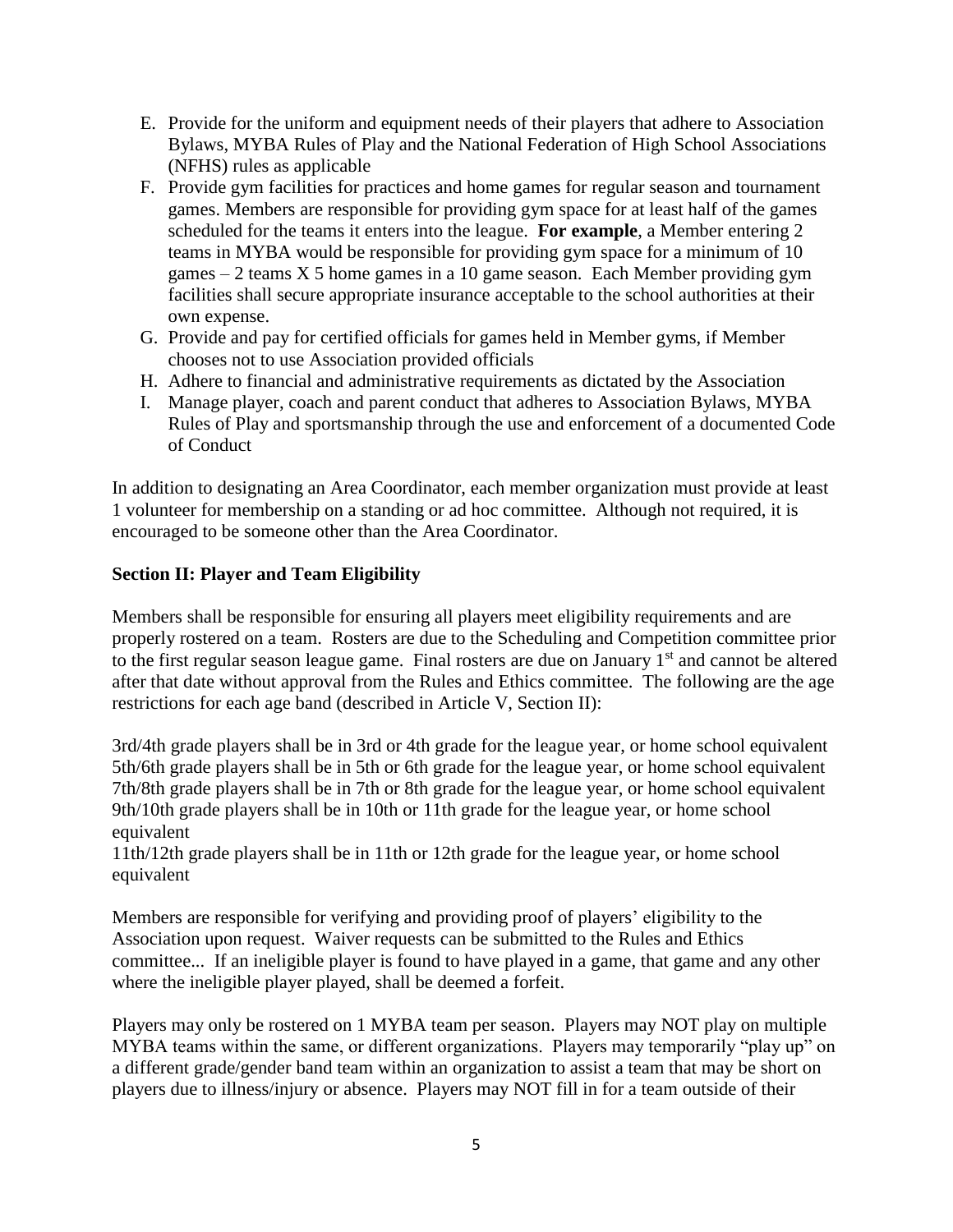Member organization. A maximum of 3 players can be temporarily brought up to fill in on a higher grade/gender band team. A player may not "play down" for any reason.

Boys cannot play on girls' teams and girls cannot play on boys' teams without a waiver from the Rules and Ethics committee. Teams may only play in one grade/gender band in a season; teams may NOT be entered into multiple grade/gender bands at the same time within any season.

Players are NOT eligible to play in MYBA if they are a rostered member of another competitively selected team, whether that is through an MYBA member organization or any other outside organization. Competitively selected teams include, but are not limited to:

- A. Mid Maryland boys or girls teams
- B. Public High School or Middle School teams
- C. Private High School or Middle School teams

Players that are on a "scout team" - i.e., practice with a competitively selected team but do not dress or play in games – may still play in MYBA until or unless they are removed from the scout team and added as a rostered member of a competitively selected team. Conversely, a player regains MYBA eligibility if he/she is no longer a member of a competitively selected team for any reason.

MYBA teams shall not be rostered in any other leagues during an MYBA season. They may participate in holiday tournaments during the season. An MYBA team who is found to be rostered in a second league during the season will be prohibited in participating in the postseason tournament and their games will be deemed forfeits. Teams who are rostered in second leagues as of 1/1/19 shall be permitted to continue until their participation in MYBA is interrupted.

All players must be in attendance and in good standing at a public, private or home school grade 1st through 12th. Players who are suspended or restricted from attending school in their county shall not be eligible to play in MYBA.

# **AAU players, teams and tournament participation**

MYBA strives to provide a competitive experience for all players in our communities, regardless of skill level. However, MYBA is not set up to provide AAU teams a convenient league to play in during the winter months. It is expected that players are rostered on a team within an organization that serves the community where a player resides. Although players may be members of an AAU organization outside of MYBA, AAU organizations should not enter complete teams into MYBA even if it is under a community banner. While there is no rule limiting the number of players on a team that are also members of an AAU organization or team, Area Coordinators should strive to form rosters based on players residing within their respective communities. The Scheduling and Competition committee shall have final say over the placement and eligibility of teams and players. Teams may play in tournaments outside of MYBA if they so choose, but schedule changes will not be made to accommodate tournament participation.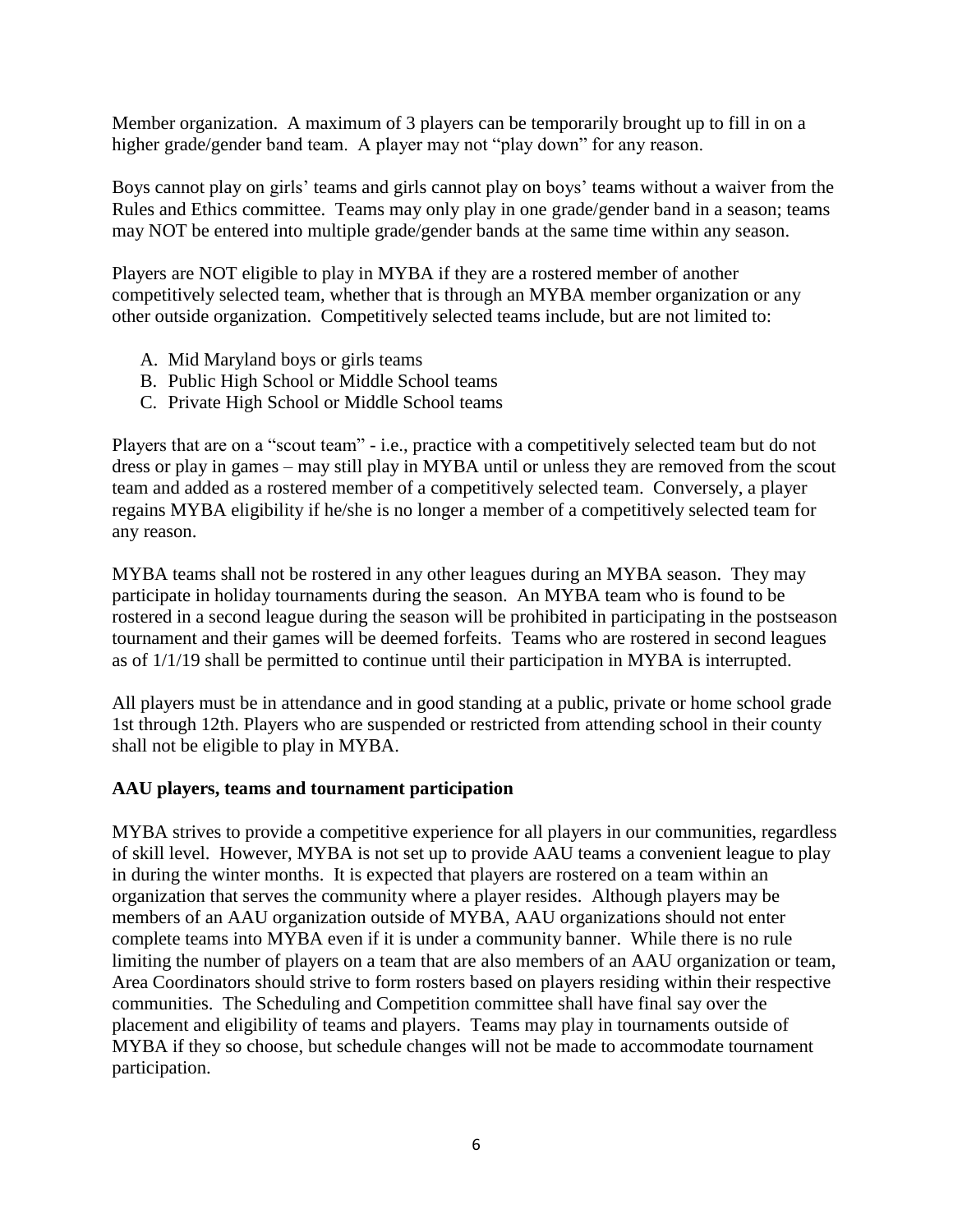#### **Article V: Association Responsibilities**

The Association shall be responsible for executing league actions as defined in these Bylaws, the MYBA Playing rules and any contractual agreements of the Association. The Association shall also be responsible for the general supervision of player, parent, and coach conduct, the creation and management of game schedules, the coordination with referee organizations, and the determination of member financial assessments and resolution of Member disputes.

#### **Section I: Financial Assessments**

The Association shall determine Member dues for the following season at the end of season meeting for the prior year. Association dues include, but are not limited to:

- a. Administrative fees associated with maintaining an online presence
- b. Software packages or services for the creation and management of the league game schedule
- c. Liability or other insurance costs
- d. Referee fees
- e. Trophy procurement for end of season tournaments
- f. Miscellaneous administrative costs incurred and approved as a result of league activities such as supplies, bank fees, postage, etc.

The Association will conduct a season-end financial reconciliation and provide the results of that to the Members in the form of a financial assessment within 60 days of the completion of tournament game schedule. This financial assessment may result in debt or credit to each Member. A debt shall be incurred if the Member did not provide required gym space for home games and a credit would result if the Member provided more gym space than required. Determination of the amount of a debt or credit to each member shall include referee fees, facility fees and other fees as applicable. The Association will pay those Members who have a credit with the league after all Members who owe debts have paid. Members who are indebted to the Association shall pay within 30 days of notification. Members may challenge the amount of a debt or credit to the Finance Committee through the Association Treasurer. Members who have not resolved their financial obligations under this section of the bylaws shall not be allowed to participate in league games until all obligations are fulfilled.

#### **Section II. League Structure and Schedule**

The MYBA strives to provide a competitive, fun and instructional youth basketball experience for children in Frederick County, Carroll County and the surrounding communities. It is the intent of the MYBA to provide competitive playing opportunities for as many community youth as possible. The following are the age and gender bands for MYBA league play:

Boys  $3^{\text{rd}}$  and  $4^{\text{th}}$  grade (Boys  $3/4$ ) Boys  $5<sup>th</sup>$  and  $6<sup>th</sup>$  grade (Boys  $5/6$ ) Boys  $7<sup>th</sup>$  and  $8<sup>th</sup>$  grade (Boys 7/8) Boys  $9<sup>th</sup>$  and  $10<sup>th</sup>$  grade (Boys  $9/10$ )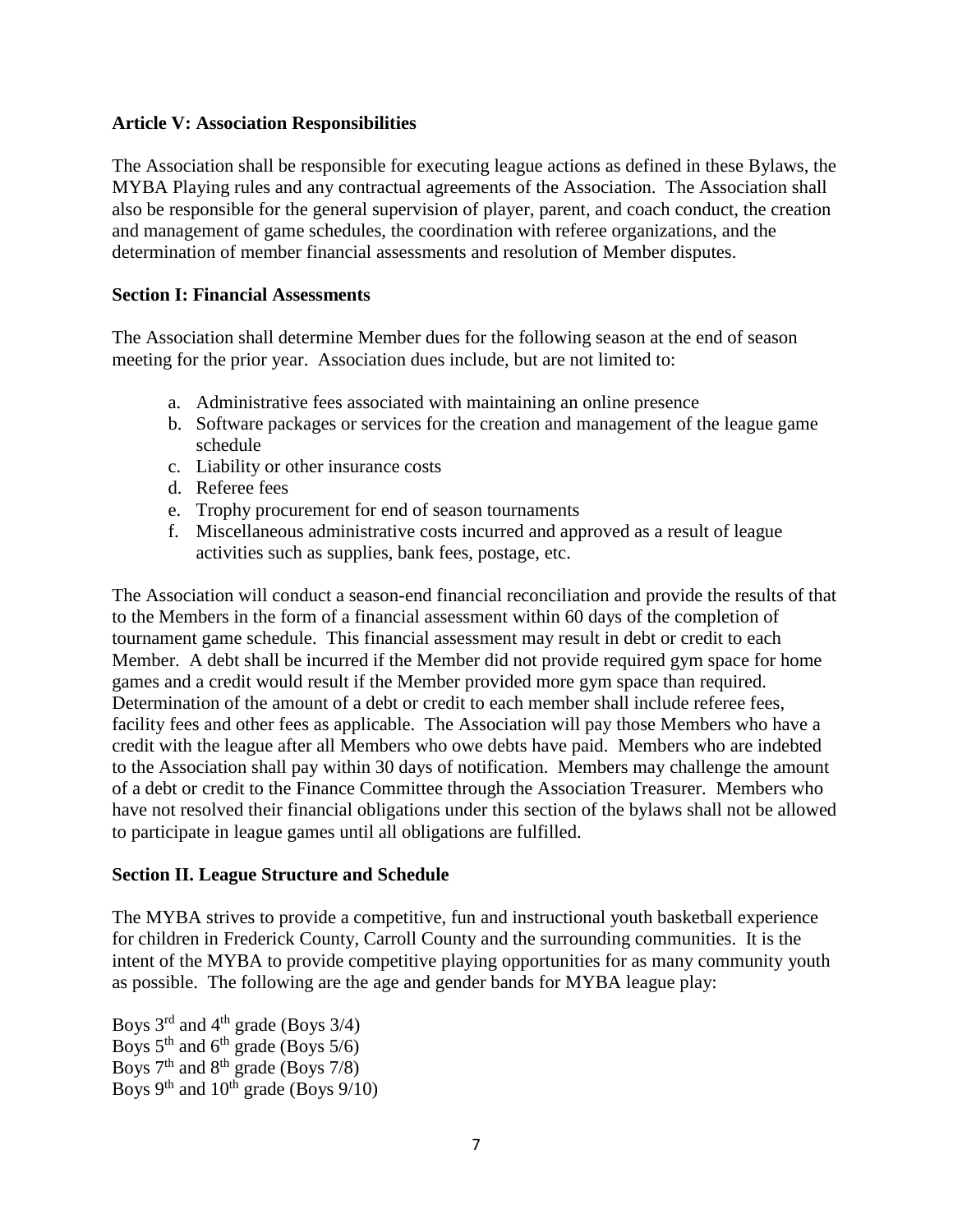Boys  $11<sup>th</sup>$  and  $12<sup>th</sup>$  grade (Boys  $11/12$ )

Girls  $3^{\text{rd}}$  and  $4^{\text{th}}$  grade (Girls  $3/4$ ) Girls  $5<sup>th</sup>$  and  $6<sup>th</sup>$  grade (Girls  $5/6$ ) Girls  $7<sup>th</sup>$  and  $8<sup>th</sup>$  grade (Girls  $7/8$ ) Girls  $9<sup>th</sup>$  and  $10<sup>th</sup>$  grade (Girls  $9/10$ ) Girls  $11<sup>th</sup>$  and  $12<sup>th</sup>$  grade (Girls  $11/12$ )

Within each grade/gender band, teams will be grouped in divisions based on a competitive assessment by each Area Coordinator submitting the teams prior to the start of league play. Each team submitted shall be assessed to be in one of the following categories:

- 1. Division A the most competitive division with the most skilled and experienced players
- 2. Division B moderately competitive and skilled, or mixed skill players
- 3. Division C least competitive or least skilled and experienced players

Depending on the number of teams within each grade/gender band, there may not enough teams to create schedules for all three divisions. The minimum number of teams within a division shall be six (6). The Scheduling and Competition committee has the final authority to move teams around based on competitiveness or other scheduling circumstances, irrespective of what category is originally assigned to a team.

The Scheduling and Competition committee shall schedule teams within each division against each other to maintain competitive balance. The intent of the schedule is to match teams of like ability against each other as much as practical in the same grade/gender band. In rare circumstances, teams may also be moved up to a higher grade/gender band to maintain competitive balance. A mid-season team re-assessment shall be done no earlier than after week #3 of the season, but no later than after week #5. Teams may be reshuffled within or between divisions as a result of the mid-season team reassessment.

The MYBA regular season league schedule shall consist of 10 games for each team, played on Saturdays and Sundays between early December and mid-February. The exact dates shall be determined at the first meeting of each new season. Teams shall have only one game per week unless an odd number of teams in a division require a team or teams to have a double-header weekend, or a makeup game is scheduled.

MYBA shall organize and conduct an end of season, single-elimination tournament consisting of all teams in good standing from the regular season. The Scheduling and Competition committee shall organize the tournament brackets based on regular season record, strength of schedule and a subjective assessment of the competitive level of each team. The Scheduling and Competition committee shall create the brackets with additional input as needed. Tournament brackets shall contain a maximum of 12 teams. No minimum bracket size is dictated, but suggested that a bracket with fewer than 8 teams only be created in unique and necessary circumstances. Teams maybe moved around to create the most competitive tournament brackets regardless of the